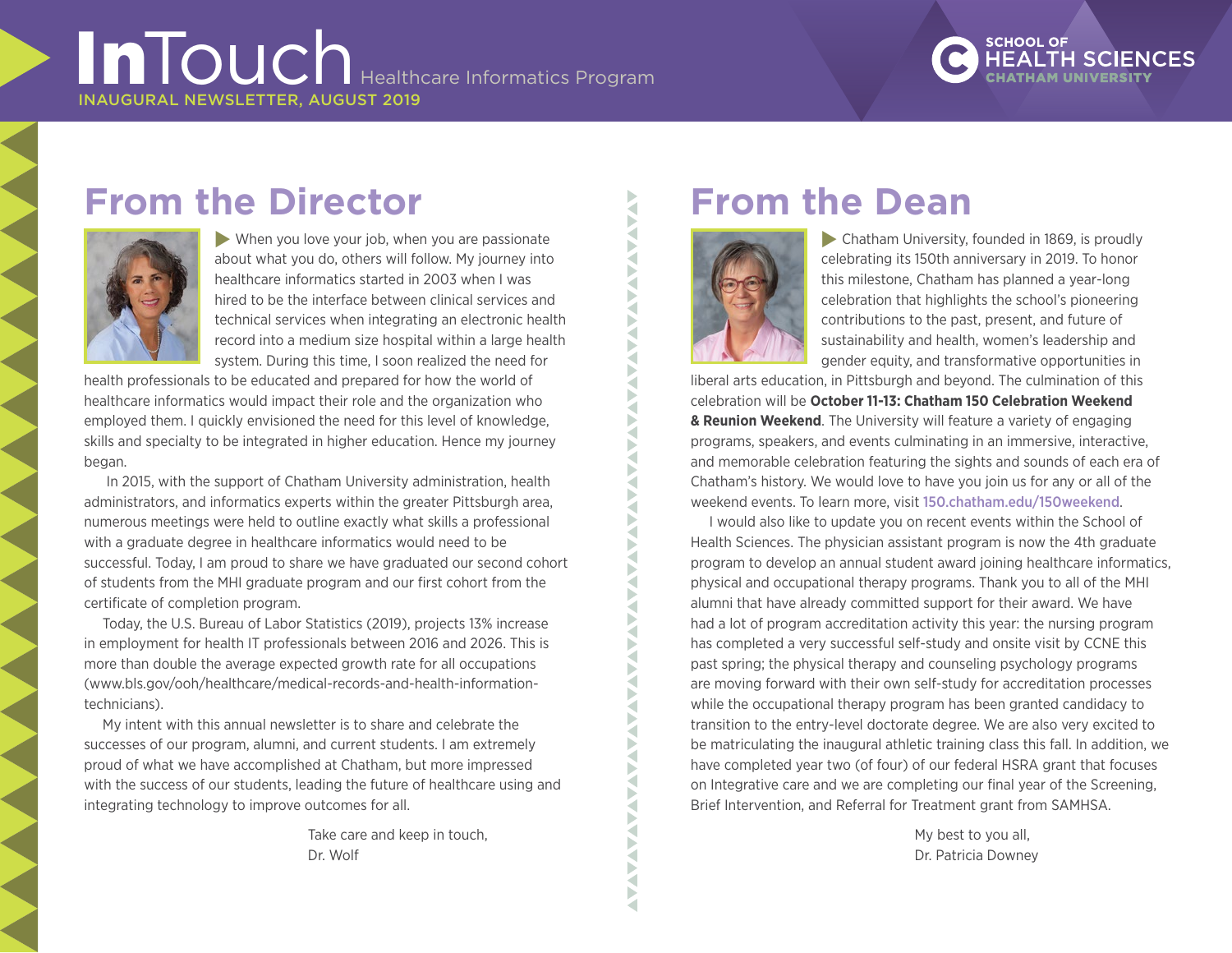# **From the Alumni Chair**



As the Alumni Chair for the healthcare informatics program at Chatham, I am proud to say I am a one of the first graduates of Chatham's informatics program. I am very thankful to have had the opportunity to earn my master's degree from Chatham. The degree has helped me bridge the gap between clinical healthcare and IT. Healthcare is ever changing, and it is important to embrace technology in the improvement of patients in our hospitals. Throughout the program, I was introduced to coded languages, project management, healthcare policies, and overall becoming more

familiar with technology embedded in healthcare settings. At Chatham, there is continued improvement in the informatics program; there are new classes, new opportunities, and continued knowledge to gain to put into practice. Currently, the 6th cohort of students are being admitted into the program. I would like to congratulate each of the students for taking their education to the next level by earning a certificate and/or a degree in healthcare informatics.

> Best, Sasa (Sasha) Miskovic

#### 

# Certificate of Completion Programs: A Big Success

 $\blacktriangleright$  At Chatham, we listen to our students and the feedback they provide. In the fall of 2018, Chatham University started a certificate of completion (C of C) program to support applicants who wanted to "tip their toes" in the content prior to committing to a full master's degree in healthcare informatics. In response to this request, two C of C programs were outlined in healthcare informatics and healthcare analytics. Each certificate is considered a non-degree seeking program requiring the completion of four online courses (12 credits). Upon completion of the courses, one has an option of transferring the credits into the graduate MHI program and continuing their studies. To learn more about the two certificate programs, visit us at [www.chatham.edu/mhi/gradcert.cfm](https://www.chatham.edu/mhi/gradcert.cfm)

#### **Advanced Analytics to be Offered**

In fall 2020, a new course titled HCI 525 Advanced Analytics will be offered to students in the MHI graduate program. The course will help student advance their knowledge and skills regarding advanced analytical methods. Using tableau, students will obtain a higher level of understanding in applying and manipulating advanced visual analytics while debating predictive analytics, being introduced to machine learning with "R", clustering and cohort analysis. Students interested in taking this course will work with their advisor to determine if HCI 525 will replace HCI 502, 503 or 506.

### FACULTY SPOTLIGHT

### **Susan Evans, MSN, RN-BC**



 $\blacktriangleright$  Within the MHI programs, we are honored to have such distinguished, expert professionals lead students within our classes. Susan Evans, MSN, RN-BC, has been a nurse for over 40 years in

various roles throughout UPMC. Sue was one of the professional consultants who helped design the nursing informatics program and MHI program at Chatham University. Today, she is an Informatics Nurse II at UPMC East. In this role, she is involved in teaching new employees how to navigate the EHR applications and provides continuing education to them as they transition to staff nurses on the units. She also interacts with physicians in the same capacity.

Sue has been teaching for Chatham since 2013 within the nursing informatics MSN and the MHI programs. Sues shares, "Teaching is my passion for I love to share my knowledge not only for nursing, but for technology and its integration with all healthcare professionals. More importantly, for the patients who ultimately experience better outcomes. In 2018 and in 2019, Sue was acknowledged by receiving the Cameos of Caring-Legacy Award for her outstanding commitment to serve as an advocate for patients and their families, to be a role model, motivating others and for her demonstrated excellence in nursing. Sue is a retired Major from the United States Army Reserves Nurse Corps.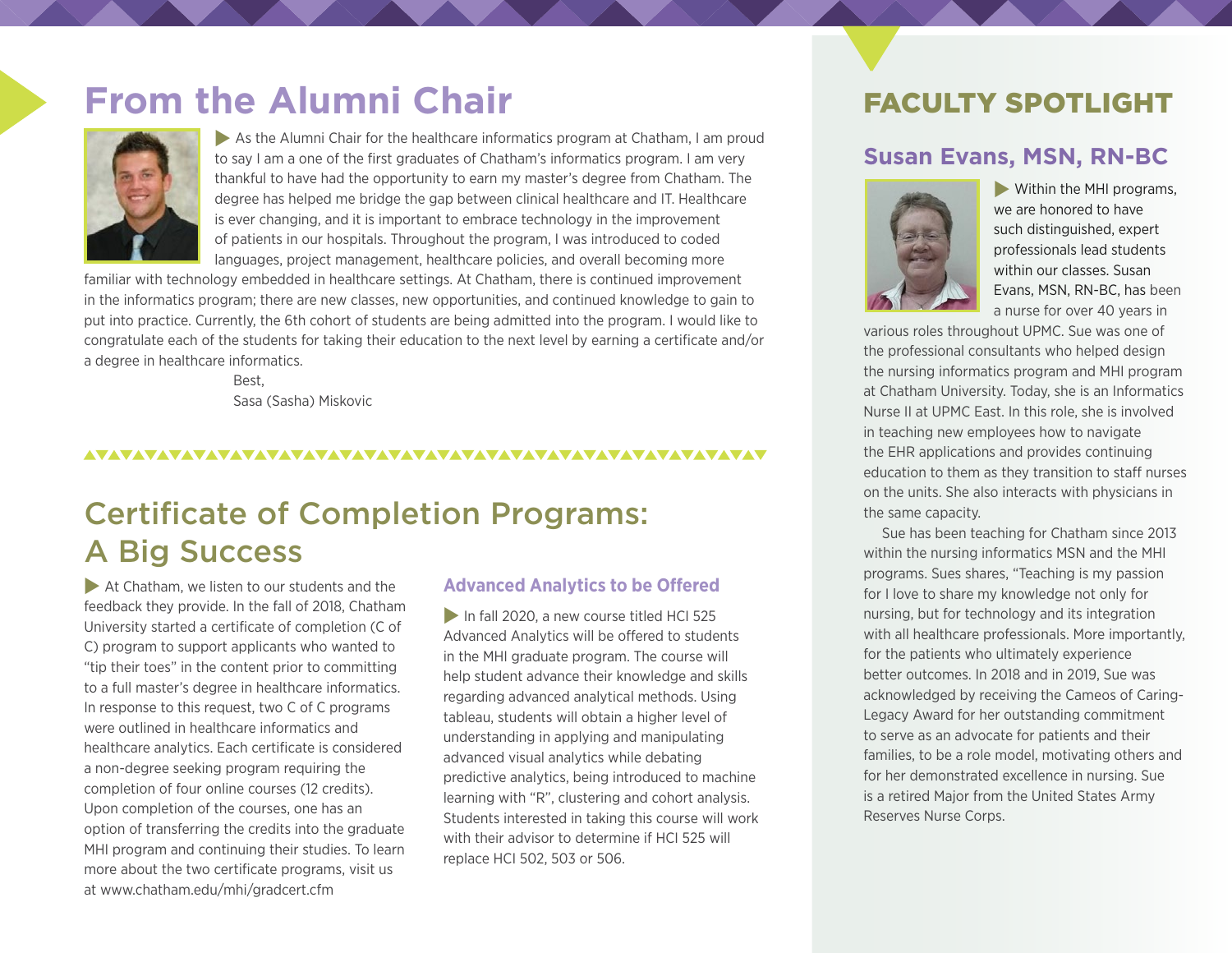## STUDENT SPOTLIGHT ALUMNI SPOTLIGHT

# **Brittany Chism, Class of 2020**



 $\blacktriangleright$  In 2014, Brittany graduated from Delta State University with a Bachelor of Science in Biology. Born and raised in Grenada, Mississippi, to two wonderful parents Stephen and Phyllis Chism, Brittany has always had a passion for science and technology.

Currently, Brittany is a Quality Lab Associate-Microbiologist II at Baxter Healthcare where she has been employed for five years. She enjoys working for the pharmaceutical corporation for their mission is to produce life-saving products that will save and sustain the lives of patients with chronic and acute medical conditions. She believes working for

Baxter Healthcare motivated her to further her education in Healthcare Informatics.

Since entering the MHI program, she has furthered her knowledge on topics such electronic health record systems, telehealth, project management, data management, six sigma, and recently Tableau. Brittany believes choosing to obtain a Masters in Healthcare Informatics was an excellent choice for her future career. Many of the topics she has learned and continues to learn in the program will enhanced her knowledge regarding the impact technology integration has on healthcare and patient outcomes. Working in a pharmaceutical industry, she sees firsthand how informatics can enhance the care of patients in a hospital and clinical setting.

Recently, Brittany received her Green Belt-Six Sigma Certification. She is envisioning the future and exploring how the certification and the MHI degree will open new paths in her journey as a professional healthcare informatist.

## **Nicki Bryan, MHI '18**



**NAN** F ₹ Ř

**AAAA** 

Š Ř F ₹ Þ ₹ Б ₹ ₹

> D Þ ¥ Þ ₹ a ь Þ ₹

> ₹ D ⊲ D ₹ Б ₹ Þ ∢ Þ

**AVAVANTAVA** 

F

 $\triangleright$  Our alumni are very important to the University, especially when they continue to embrace informatics to improve healthcare delivery. Our fall newsletter Alumni Spotlight goes to Nicki Bryan.

Nicki was a graduate of the first co-hort of informatics students out of Chatham University in 2018. In addition, she also was the graduate student speaker at

commencment. Nicki is currently the National Director of Women's Health for Fujifilm Medical Systems U.S.A. In this role, she has the responsibility for all aspects of the Women's Health business for Fujifilm in the United States. Her team communicates all technical and clinical information related to the Women's Health portfolio to customers and sales professionals. They regularly demonstrate their mammography/digital breast tomosynthesis solutions to Radiologists, C-Suite and IT executives, and clinical staff. She mentions that understanding workflow and IT connectivity is critically important to successful implementations of their products. Nicki continues to be involved in Chatham University, and continues to incorporate her Chatham education into every day improvement IT in the healthcare world.

### **Alumni Achievements and News**

#### **Reading Cunningham, MHI '18**

- **•** In 2019, promoted to System Analyst-Senior
- **•** Oldest son married, and her youngest son had a baby girl, giving Quinn the official title of "Grandmother." She is now expecting second grandchild in 2020.

#### **Sasa Miskovic, MHI '18**

- **•** Accepted position as a Clinical Analyst with Allscripts, dedicated to Quality Department at St. Clair Hospital
- **•** To be married on November 23, 2019 to a beautiful woman, love of his life Sonja.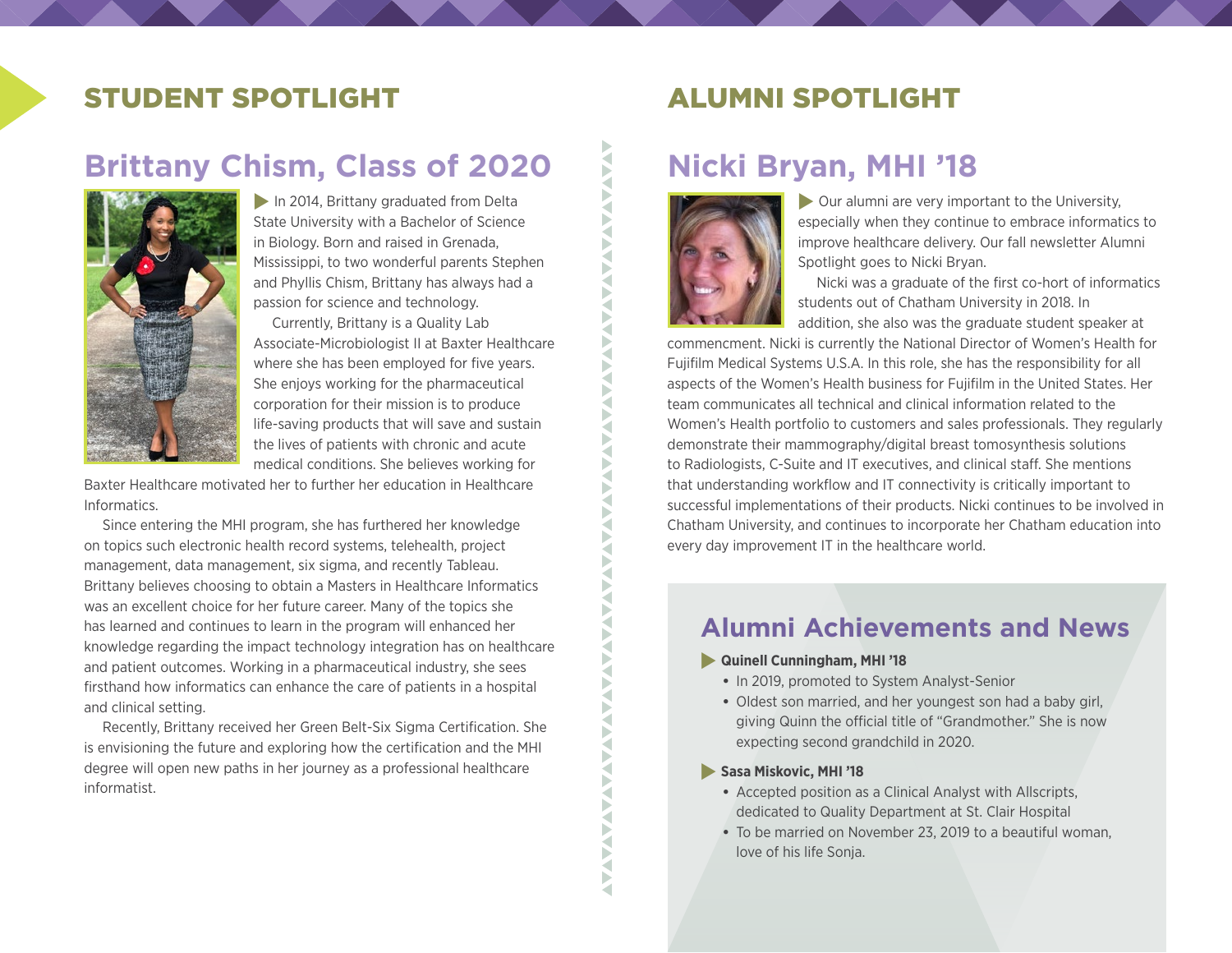### NEWS FROM HIMSS

# **Value Based Healthcare**

**FIMSS (Healthcare Information and Management** Systems Society), a global organization, continues to embrace and educate today's healthcare leaders in the transformation of health through information and technology. Within this transformation, Value Based Healthcare has become very important in the continually changing healthcare world. Patients' readmissions, diagnosis', and discharge workflow are continually being monitored as financially healthcare systems look to keep patients from returning to hospitals due to inefficient healthcare. A news release from HIMSS early this year shared the following, "HIMSS and the Association of Medical Directors of Information Systems (AMDIS) *[collaborated to respond](https://www.himss.org/sites/himssorg/files/u397813/HIMSS-AMDIS-Comment-Letter-on-HHS-Burden-Reduction-Strategy-Report.pdf)* to CMS and ONC's *[Strategy on Reducing Burden Relating to the](https://www.healthit.gov/topic/usability-and-provider-burden/strategy-reducing-burden-relating-use-health-it-and-ehrs)  [Use of Health IT and EHRs](https://www.healthit.gov/topic/usability-and-provider-burden/strategy-reducing-burden-relating-use-health-it-and-ehrs)*. HIMSS and AMDIS offered feedback that focused on ideas to help reduce the burdens placed on clinicians – as time and attention clinicians spend on burden resolution is time and attention diverted from patient care. The HIMSS and AMDIS letter emphasized that clinicians should be

able to focus their time on actions that make sense, such as caring for patients and delivering better outcomes. Overall, we want to help the agencies reduce burden so that practitioners can deliver better and more efficient care. Our organizations expressed interest in pushing for the continued development of demonstration and pilot programs to test different value-based service delivery and alternative payment models (APMs) in order to study the most prominent factors that mitigate clinician burden as well as how other care settings and clinicians can emulate those advances. We noted that any action to shift toward value-based care should be made with the goal of avoiding new and different types of burden" (Groppe, 2019).

Groppe, K. (2019, July 05). CMS Patients Over Paperwork Initiative RFI Continues Focus on Alleviating Administrative Burden. Retrieved July 7, 2019, from https://www.himss. org/news/cms-patients-over-paperwork-initiative-rficontinues-focus-alleviating-administrative-burden

### **Informatics Networking Event at Chatham University**

In March 2019, Chatham University's healthcare informatics program partnered with WPA HIMSS to host its third networking event at Chatham Eastside titled "Data: The Nuts and Bolts to Effective Communication." The event offered Chatham students, HIMSS members, and health IT professionals an opportunity to gather and discuss current events. Students also had the opportunity to explore internships with those who attend the event and to better understand the current roles in Health IT.

Watch for the upcoming 2020 joint networking event announcement coming soon. The event is free to attend.



*Since 2017, Chatham's healthcare informatics program has been acknowledged as an Approved Education Partner (AEP) of HIMSS. As a result of meeting HIMSS's rigorous standards for quality health IT and healthcare education. Chatham joined an exclusive group of organizations authorized to offer HIMSS approved healthcare and health information technology education and training programs that prepare candidates for advanced knowledge in health IT or healthcare. Being an approved AEP students are provided a solid foundation to prepare in taking the [CAHIMS](http://www.himss.org/health-it-certification/cahims) or [CPHIMS](http://www.himss.org/health-it-certification/cphims) exam.*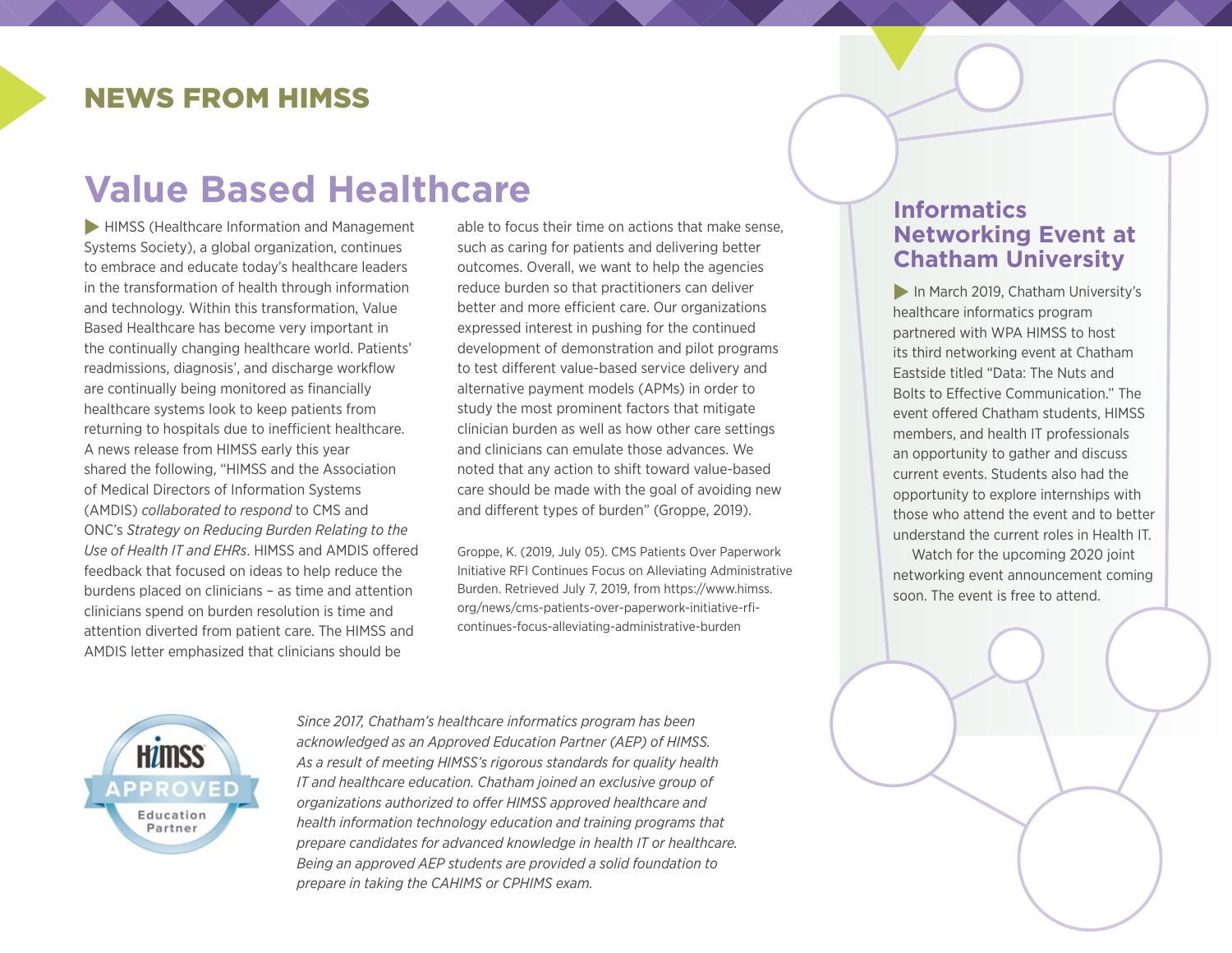### MENTOR SPOTLIGHT

### **Scott Hankinson**



 $\blacktriangleright$  Scott Hankinson is Vice President of Medical Staff Services at Allegheny Health Network, where he leads the medical staff functions for the network. When the need for mentors occurred, Scott openly invited our students

to complete their internship experiences under his direction. Critical activities he oversees include credentialing, privileging, payer enrollment, and medical staff governance. Each activity involves some form of informatician systems, technology and data analytic providing our students a well-rounded experience.

In his role, Scott champions key strategic and operational activities to expand the reach of payor enrollment, facilitate delegated credentialing, and improve overarching business processes through technology deployment and optimization for 4,000+ providers—in eight hospitals and six surgery centers. Over the course of the past several years, Scott has worked purposefully to ensure the highest standards

of patient care. Additionally, he built first-time processes and systems, laid the foundation for NCQA accreditation, increased centrally enrolled providers by 25%, and dramatically improved the provider onboarding and training process. Concurrently, Scott has streamlined network-wide governance processes, and captured unprecedented strategic synergies and continuous improvements.

Prior to joining Highmark Health, Scott consulted with major health plans and insurers at Deloitte Consulting. He joined Highmark Health and focused on organizational transformation. For the past eleven years, he worked to create the company's future model, defined the desired end-state, and formulated the strategies to achieve business objectives.

Scott holds a BS in Economics from Clemson University and his MBA and MS in Management Information Systems from the University of Pittsburgh. He lives in the Highland Park neighborhood of Pittsburgh with his wife and 11-year-old son.

# **High School Open House**

 $\blacktriangleright$  The Chatham MHI program actively participated at the 2019 School of Health Sciences High School Career Exploration Day in March 2019. Thanks to Laura Graham, MHI '19, the MHI program was well represented. Students were introduced to the concepts of "What is healthcare informatics" and the numerous professions the degree supports. Several schools and students attended the session and were introduced to how technology is impacting patients by actively playing a computerized game called Luminosity found at [www.lumosity.com](https://www.lumosity.com/).

# Becoming a Mentor

 $\blacktriangleright$  A mentor is one who offers advice or assists in training a less experienced person such as an intern and becomes a trusted adviser to the individual. Mentoring is a formal arrangement between the intern and the experienced person for a defined period of time. Mentors serve as role models, working with an academic institution to support the intern throughout their internship in meeting the program objectives. Internship is defined as

"a form of experiential learning that integrates knowledge and theory learned in the classroom with practical application and skills development in a professional setting. Internships give students the opportunity to gain valuable applied experience and make connections in professional fields they are considering for career paths; and give employers the opportunity to guide and evaluate talent" *(National Association of Colleges & Employers, 2017;* 

*[www.naceweb.org/about-us/advocacy/position](http://www.naceweb.org/about-us/advocacy/position-statements/position-statement-us-internships/)[statements/position-statement-us-internships\)](http://www.naceweb.org/about-us/advocacy/position-statements/position-statement-us-internships/).*

This level of learning would not be possible without the skilled, expert professionals who act as mentors for our students. **If you are interested in becoming a mentor,** please contact Dr. Wolf at dwolf@chatham.edu.